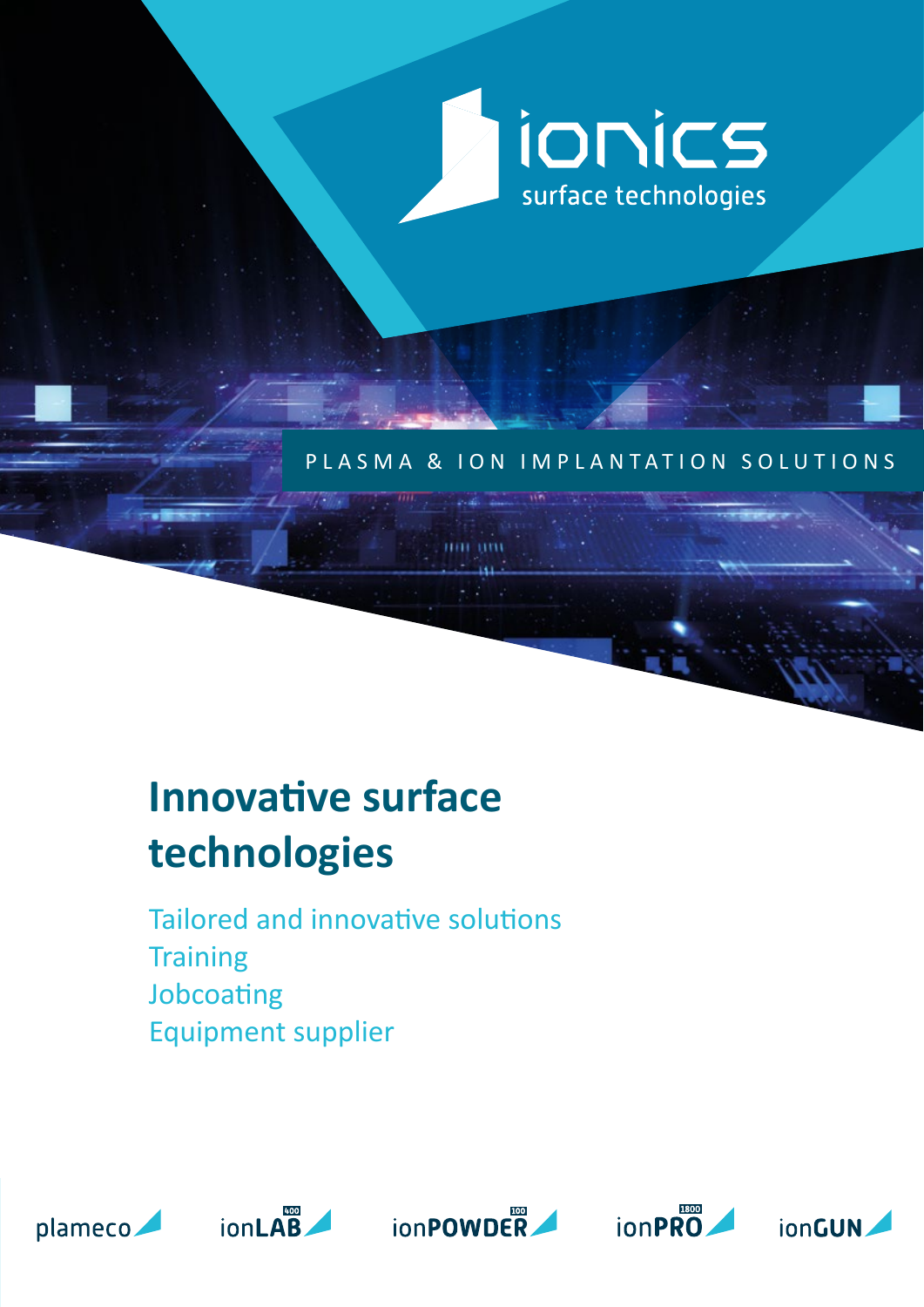### IONICS VACUUM SYSTEMS

## ionGUN

### **Industrial ion implantation technology for surface enhanced performances**

#### **Benefits**

- Physical cold processes
- Enhance surface properties without any coatings
- One technology for any materials
- No dimensional modification
- Environnement friendly process
- Cheap operating costs



#### **Features**

- Localised surface treatment Ø 100 mm
- $\triangle$  Surface modification up to 5  $\mu$ m
- Compact and robust design for industrial requirements
- ▲ Plug and play system on low pressure chamber
- Any gases: Ar, He, N<sub>2</sub>, O<sub>2</sub>, SiH<sub>4</sub>

#### **Options**

- Charges neutralizer for insulating materials
- Additional pumping unit
- Full automated and integrated systems on demand

| <b>TECHNICAL DATA</b>                   |                                                                                  |
|-----------------------------------------|----------------------------------------------------------------------------------|
| High frequency power supply 10GHz / 50W |                                                                                  |
| High voltage power supply               | Power: up to 600W<br>Extraction voltage: up to 40 kV<br>lon current: up to 15 mA |
| Gas flow                                | From 10 to 200 $\mu$ ln/min                                                      |
| Vaccum chamber level                    | Below 3e <sup>-6</sup> mBar                                                      |
| Connection                              | 160 Ø flange                                                                     |
| Water cooling system                    | yes                                                                              |



IONICS equips the following machines with the ionGUN technology: ionLAB, ionPRO and ionPOWDER.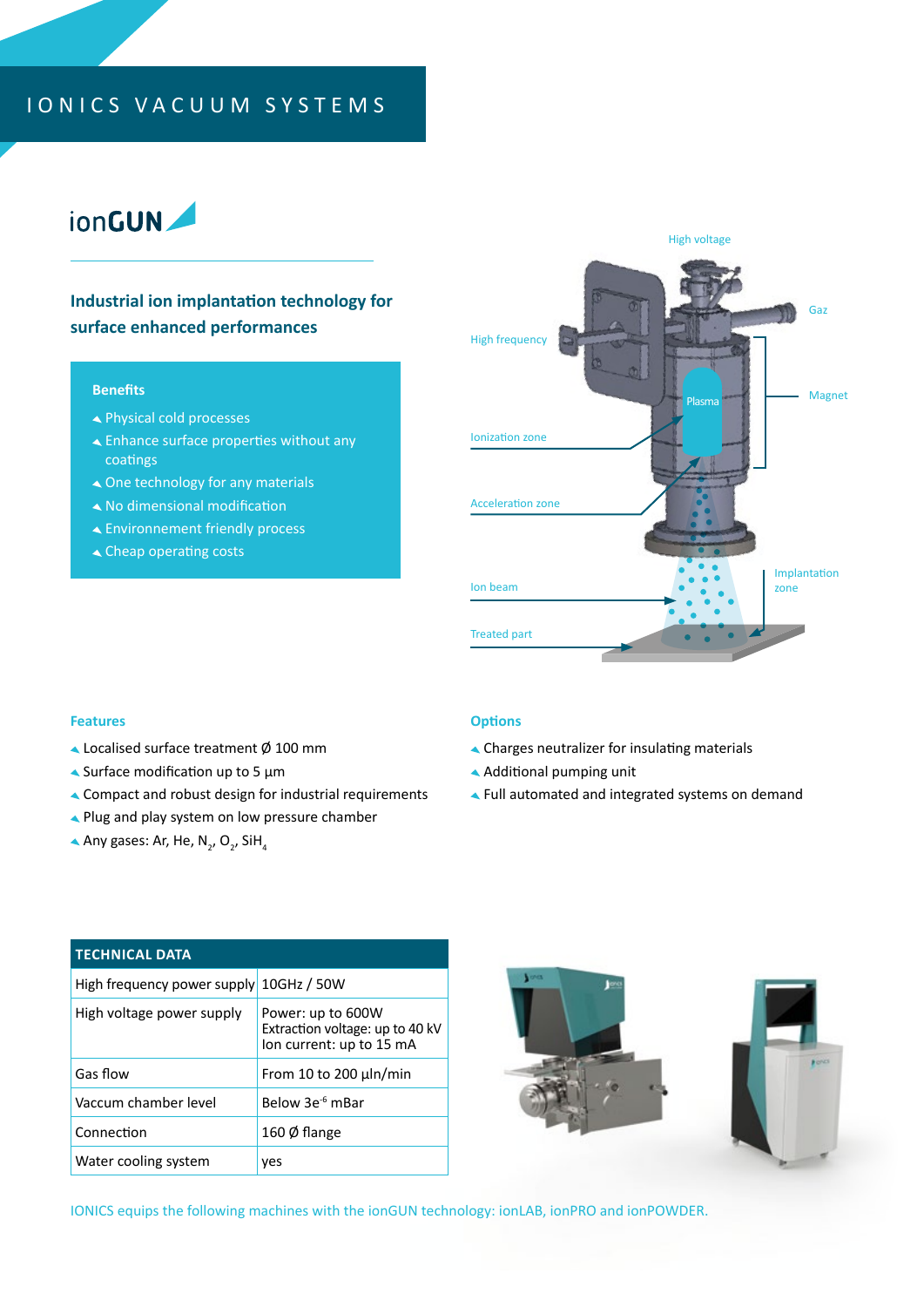## plameco

Low-pressure plasma PVD coater for powders, fibers and loose parts







Low pressure system equipped with ion implantation and plasma PVD technologies for flat or 3D parts treatment





Ion implantation industrial line dedicated to the treatment of large surfaces





Low pressure system equipped with ion implantation technologies dedicated to the treatment of powders and loose parts